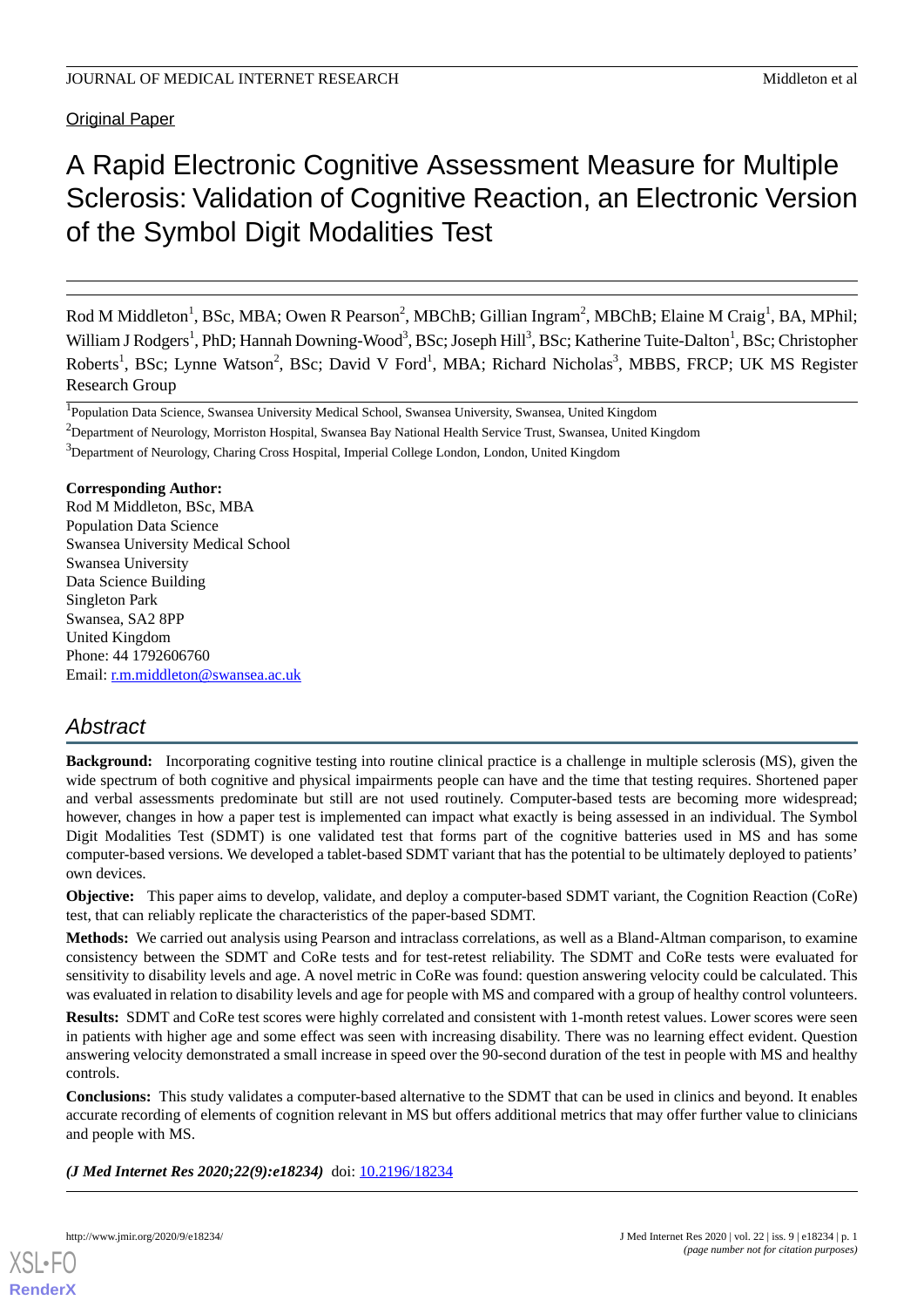### **KEYWORDS**

cognition; multiple sclerosis; eHealth; electronic assessment; patient reported outcomes; neurology

# *Introduction*

#### **Background**

Multiple sclerosis (MS) is an inflammatory demyelinating and degenerative disease of the central nervous system and the most common nontraumatic cause of disability in young adults worldwide [\[1](#page-11-0)]. The dominant phenotype is characterized by relapses (attacks) and remissions, known as relapsing-remitting MS (RRMS). In the majority of those affected with RRMS, the condition evolves, within 10 to 15 years, into secondary progressive MS (SPMS). About 15% of people with MS develop primary progressive MS (PPMS), characterized by progressive neurological dysfunction from onset [[2\]](#page-11-1).

Motor impairment forms the most overt impact of MS but cognitive impairment affects up to 40% of people with MS, rising to 80% in those with the progressive forms of the disease [[3\]](#page-11-2). It has substantial impact on disability and can, when present in isolation, limit employment prospects [\[4](#page-11-3)]. However, in the early stages of MS, formal cognitive testing can show minimal changes in a wide variety of domains [[5\]](#page-11-4). Later, as the disease advances, the picture becomes more coherent, with impairments in speed of information processing, attention, episodic memory, and executive function dominating. These impact independence and mood and can lead to social isolation [[6\]](#page-11-5).

Cognitive testing itself can be demanding on patients, causing difficulties for those with attentional disorders, fatigue, and physical limitations [[7\]](#page-11-6). The time and attention required in a busy clinic environment makes test delivery in a routine context a challenge for both patient and assessors. To this end, in MS, a number of simplified tests of cognition have been developed for clinical use. These include the Brief International Cognitive Assessment for MS [[8\]](#page-11-7), the Brief Repeatable Battery of Neuropsychological Tests [[9\]](#page-11-8), and the Minimal Assessment of Cognitive Function in Multiple Sclerosis [[10\]](#page-11-9). In most cases, these tests are still largely paper- or apparatus-based exercises completed in front of an assessor and take the form of a battery of tests that incorporate multiple testing methodologies.

One common element of the MS testing batteries is the Symbol Digit Modalities Test (SDMT) [[11\]](#page-11-10). It assesses organic cerebral dysfunction and has a proven history as an effective outcome measure in a number of MS trials [[10,](#page-11-9)[11\]](#page-11-10) and in other conditions [[12\]](#page-11-11). The SDMT consists of matching symbols against digits within 90 seconds, the result being the total number of correct answers. Participants are given a practice number of attempts and then perform the timed assessment. The implementation of the test typically takes 5 minutes, including instruction and demonstration. The responses can be written or spoken out loud and recorded by the assessor [[13\]](#page-11-12).

A number of electronic variants of the SDMT have been developed [\[14](#page-11-13),[15\]](#page-11-14), but as yet, they are not used routinely to assess cognitive impairment  $[16]$  $[16]$ . Their implementation varies from the original paper test, but the impact of these slight variations is as yet unclear, as impairment in individuals with

 $XS$  $\cdot$ FC **[RenderX](http://www.renderx.com/)** MS can vary widely with different elements, such as fatigue, which can slow reactions, and physical issues such as ataxia or weakness, which can introduce further variability if a screen or keyboard needs to be manipulated. This is a further challenge if a test is to be administered without an assessor present. However, the computer-based approaches have the potential to offer additional information over the paper-based or oral approaches, as additional metrics can be quantified and these may enhance the information available from the test.

The United Kingdom Multiple Sclerosis Register (UKMSR) was established in 2011 as a means of capturing real-world evidence of living with MS in the United Kingdom. There are comprehensive data on 11,387 people with MS registered on the UKMSR via the internet and more than 13,000 consented clinically via a network of National Health Service (NHS) centers [\[17](#page-11-16)]. An online portal facilitates collection of longitudinal patient-reported outcomes (PROs) and real-world evidence of living with MS, but none of the instruments currently capture cognitive function. Given the need to understand in more depth the performance characteristics of electronic testing and the key role of cognitive impairment in MS, we developed an electronic variant of the SDMT that could be implemented rapidly and routinely at clinical centers to address this need. Ultimately, as an electronic register, if this type of testing is validated, then it could be also carried out in the patient's home, which would also help patients who are unable to physically attend clinics.

#### **Objectives**

This paper aims to develop, validate, and deploy a computer-based SDMT variant, the Cognition Reaction (CoRe) test, that can reliably replicate the characteristics of the paper-based SDMT and assess its utility for deployment as a meaningful measure to assess cognition in an MS population.

# *Methods*

# **Population**

All participants gave informed consent, and the study has ethical approval from South West Central Bristol Ethics Committee (16/SW/0194). Participants were recruited from Morriston Hospital, Swansea Bay University Health Board and Charing Cross Hospital, Imperial College Healthcare NHS Trust. The people with MS that took part in the study were recruited at either progressive MS teaching days or as part of their routine visits to their respective hospitals. Demographic data and an Expanded Disability Status Score (EDSS) [\[18](#page-11-17)] were recorded at the time of testing. Healthy volunteers were recruited from Swansea University Medical School and Imperial College London to provide a control group of test scores with anonymized demographic data. Healthy volunteers were recruited from among the staff at the two clinical sites and included a mix of staff and PhD students from Swansea University. None of the healthy controls had MS and no one approached refused. All participants had completed at least full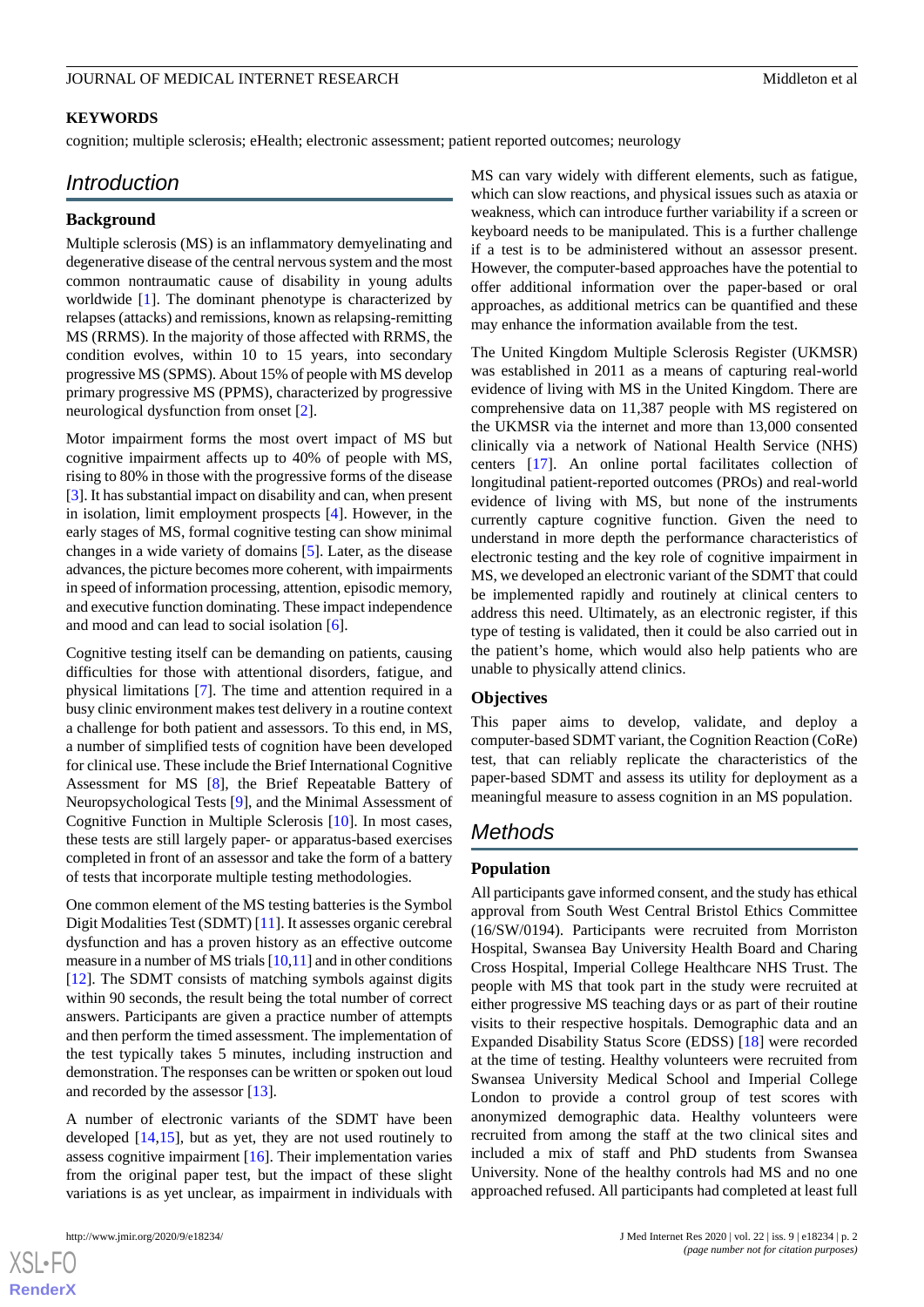formal secondary education. There were no declared visual problems in the population.

# **CoRe Test App**

The Cognition Reaction (CoRe) test was inspired by the SDMT; however, there are some key differences. The CoRe test presents 9 different symbols displayed at the top of the screen, with corresponding numbers, 1 through 9, underneath. The symbols are randomized every time the app is launched, and the center of the screen displays 2 symbols, the one to be identified now

and the next one. At the bottom of the screen, there are a number of buttons labelled 1 through 9 that participants tap to match the central symbol on the screen. Data recorded include the number of symbols accurately tapped, as for the SDMT, but in addition, CoRe automatically registers the time between responses and the number of incorrect responses. Further details of the app are presented in [Multimedia Appendix 1](#page-11-18) [\[19](#page-11-19),[20\]](#page-11-20). The app is entirely self-contained, with no requirement for internet access. The CoRe test app can be seen in [Figure 1](#page-2-0).

<span id="page-2-0"></span>Figure 1. Cognitive Reaction test app shown running in portrait and landscape modes.



### **App Testing**

For the MS population, participants first completed the paper SDMT using the traditional written method, requiring the paper test, a pen, and a stopwatch. Following this, participants were handed an iPad and given an introduction by a researcher from the UKMSR team, merely demonstrating the 2 orientations that the device could be placed in. The orientation that participants chose was not recorded as part of this assessment. They were then invited to follow the written directions on the app. They were first presented with a demonstration mode and encouraged to run through at least once. A score of 4, which was displayed on the screen, was required to progress to the main test. This could be repeated if desired. Once ready, participants hit "start" and were given 90 seconds to complete the test. A countdown timer was displayed on the screen of the iPad. Visual acuity was not formally assessed, and no participants claimed that they could not see the icons on the tablet screen. Test environments were controlled for noise and disturbance. Some participants were retested 1 month later in the same environment to determine the consistency of the results.

#### **Statistical Analysis**

Analysis was carried out using the Pandas library for Python (version 3.773) [[21\]](#page-12-0) and the R statistical language (version 3.6.0; R Foundation for Statistical Computing) [\[22](#page-12-1)]. Graphs and images were generated using Seaborn [\[23](#page-12-2)] and ggplot2

[XSL](http://www.w3.org/Style/XSL)•FO **[RenderX](http://www.renderx.com/)**

(version 3.0.0) [[24\]](#page-12-3). Correlation was used to compare the validity of the paper and electronic versions of the tests and the test-retest reliability of the CoRe test. Pearson *r* was calculated for test scores from the CoRe test and the SDMT, with mean difference evaluated using a 2-tailed paired samples *t* test and differences in variances compared using a Pitman-Morgan test for paired samples. Intraclass correlation was also performed on the first and second CoRe and SDMT test results. A Bland-Altman analysis was used as an additional measure of equivalency. The sensitivity of the CoRe and SDMT scores to disability levels and age were measured using analysis of variance (ANOVA) statistics, with post hoc Tukey tests used to determine any significant differences between groups.

To utilize the additional data generated by the CoRe test, the question answering velocity (QAV) was quantified as a measure of cognitive function. This was defined as the total number of correct answers given at a time divided by total current time elapsed in the test (correct answers/seconds). Multivariate linear regression was performed to determine if any relationship existed between the QAV and the time period of the questionnaire. The CoRe test lasts a total of 90 seconds, and responses were divided into thirds to study the rates of change over the first, second, and third sections of responses for each patient. For analysis, EDSS scores were divided into 3 categories: low (EDSS of 0-2.5), medium (EDSS of 3-5.5), and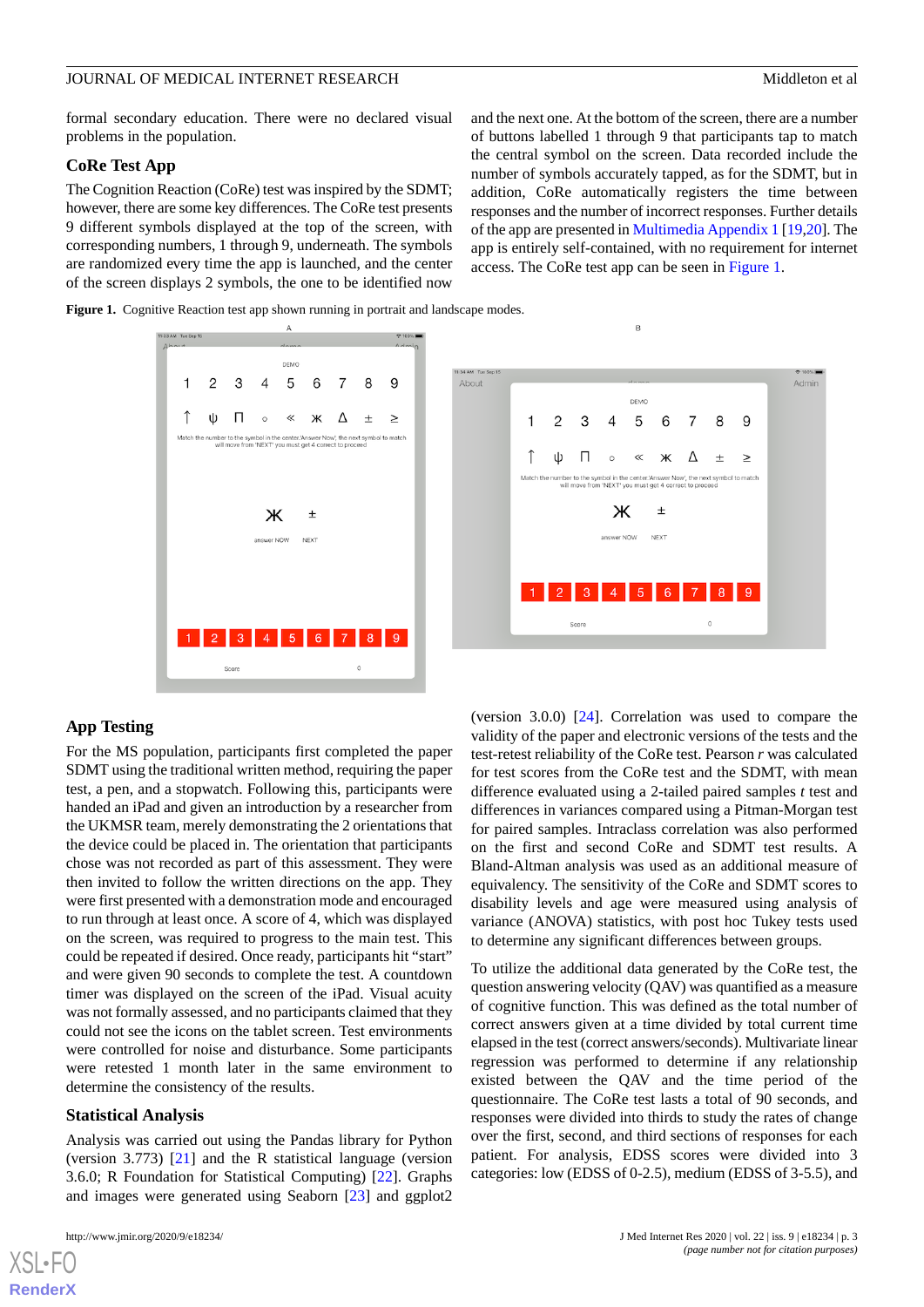high (EDSS of 6-10), as was age, with categories of 18-34 years, 35-54 years, and >55 years.

# *Results*

### **Demographics**

A total of 102 people with MS were recruited to the study [\(Table](#page-3-0) [1\)](#page-3-0), of whom 30 returned within 1 month for a repeat test. All patients were over 18 years of age and had no significant comorbidities that would exclude them from being able to

complete the paper or CoRe tests. No participants were excluded from the study, and none reported a relapse of MS at any point in the testing. Mean age of the people with MS cohort tested was younger than the overall MS Register population, with a slightly lower proportion of patients with PPMS and SPMS ([Table 1\)](#page-3-0). A total of 45 anonymous healthy controls were tested during the development of the app; apart from not completing an initial paper SDMT, conditions were similar to the MS cohort. Both healthy controls and people with MS had completed at least 12 years of education.

<span id="page-3-0"></span>**Table 1.** Demographics of cohort and healthy controls undertaking the CoRe test. The UKMSR population is shown for comparison.

| Characteristic                         | Total UKMSR <sup>a</sup> | $\text{CoRe}^b$ cohort<br>$(MS^c)$ | CoRe cohort<br>(healthy controls) | Cohort difference <sup>d,</sup><br>chi-square test $(df)$ | Cohort difference <sup>d</sup> ,<br>t test $(df)$ | $P$ value |
|----------------------------------------|--------------------------|------------------------------------|-----------------------------------|-----------------------------------------------------------|---------------------------------------------------|-----------|
| Total participants, n                  | 11,387                   | 102                                | 45                                | N/A <sup>e</sup>                                          | N/A                                               | N/A       |
| Gender, $n$ $%$ )                      |                          |                                    |                                   | 0.3(1)                                                    | N/A                                               | .57       |
| Female                                 | 8387 (73.7)              | 70(68.6)                           | 28(62.2)                          |                                                           |                                                   |           |
| Male                                   | 3000 (26.3)              | 32(31.4)                           | 17(37.8)                          |                                                           |                                                   |           |
| $MS$ type, $n$ $%$                     |                          |                                    |                                   | N/A                                                       | N/A                                               | N/A       |
| RRMS <sup>f</sup>                      | 5988 (52.6)              | 86 (83.2)                          | N/A                               |                                                           |                                                   |           |
| <b>PPMS</b> <sup>g</sup>               | 1492(13.1)               | 5(5.6)                             | N/A                               |                                                           |                                                   |           |
| SPMS <sup>h</sup>                      | 2945 (25.9)              | 9(9.3)                             | N/A                               |                                                           |                                                   |           |
| Other                                  | 962(8.4)                 | 2(1.9)                             | N/A                               |                                                           |                                                   |           |
| Age (years), mean (SD)                 | 53.6(11.8)               | 44.0(11.0)                         | 38.1 (11.9)                       | N/A                                                       | 2.891(145)                                        | .004      |
| Age at diagnosis (years), mean<br>(SD) | 39.2 (10.3)              | 34.6(10.6)                         | N/A                               | N/A                                                       | N/A                                               | N/A       |
| $EDSS1$ , median (range)               | $6(0-9.5)$               | $3.5(1-8)$                         | N/A                               | N/A                                                       | N/A                                               | N/A       |

<sup>a</sup>UKMSR: United Kingdom Multiple Sclerosis Register.

<sup>b</sup>CoRe: Cognitive Reaction.

<sup>c</sup>MS: multiple sclerosis.

<sup>d</sup>Difference between people with multiple sclerosis and healthy controls.

<sup>e</sup>N/A: not applicable.

<sup>f</sup>RRMS: relapsing-remitting multiple sclerosis.

g PPMS: primary progressive multiple sclerosis.

h<sub>SPMS</sub>: secondary progressive multiple sclerosis.

<sup>i</sup>EDSS: Expanded Disability Status Score.

# **CoRe Test in People With MS and Control Group: Comparison of Total Correct Responses**

The first set of CoRe test scores for people with MS were compared with those of the healthy control group. Mean test results for people with MS were 39.0 (SD 13.3), while mean scores for the healthy control group were 56.1 (SD 15.9). An unpaired *t* test found that people with MS had significantly lower scores  $(t_{145}=-6.769; P<.001)$ , with no significant difference in variance between the groups  $(F_{101,44}=0.701)$ ; *P*=.15).

# **CoRe Test and SDMT in People With MS: Comparison of Total Correct Responses**

People with MS completed both the CoRe test and SDMT together on 2 occasions, 1 month apart. The first test response distributions for the CoRe test and SDMT were normally distributed (Shapiro-Wilk tests with *P*=.48 and *P*=.61, respectively) and were strongly correlated (Pearson  $r_{100}=0.800$ ; *P*<.001). First test participants scored a mean of 4.40 responses lower for the CoRe test compared with the SDMT, as seen in [Table 2](#page-4-0) (paired samples  $t_{101} = 5.390$ ; *P*<.001), but there was no significant difference in the variance (Pitman-Morgan test:  $t_{100}$ =–0.879; *P*=.38), with good agreement between tests [\(Figure](#page-4-1) [2\)](#page-4-1). When the CoRe test and SDMT were repeated for a second time, the mean CoRe test score was not significantly lower than

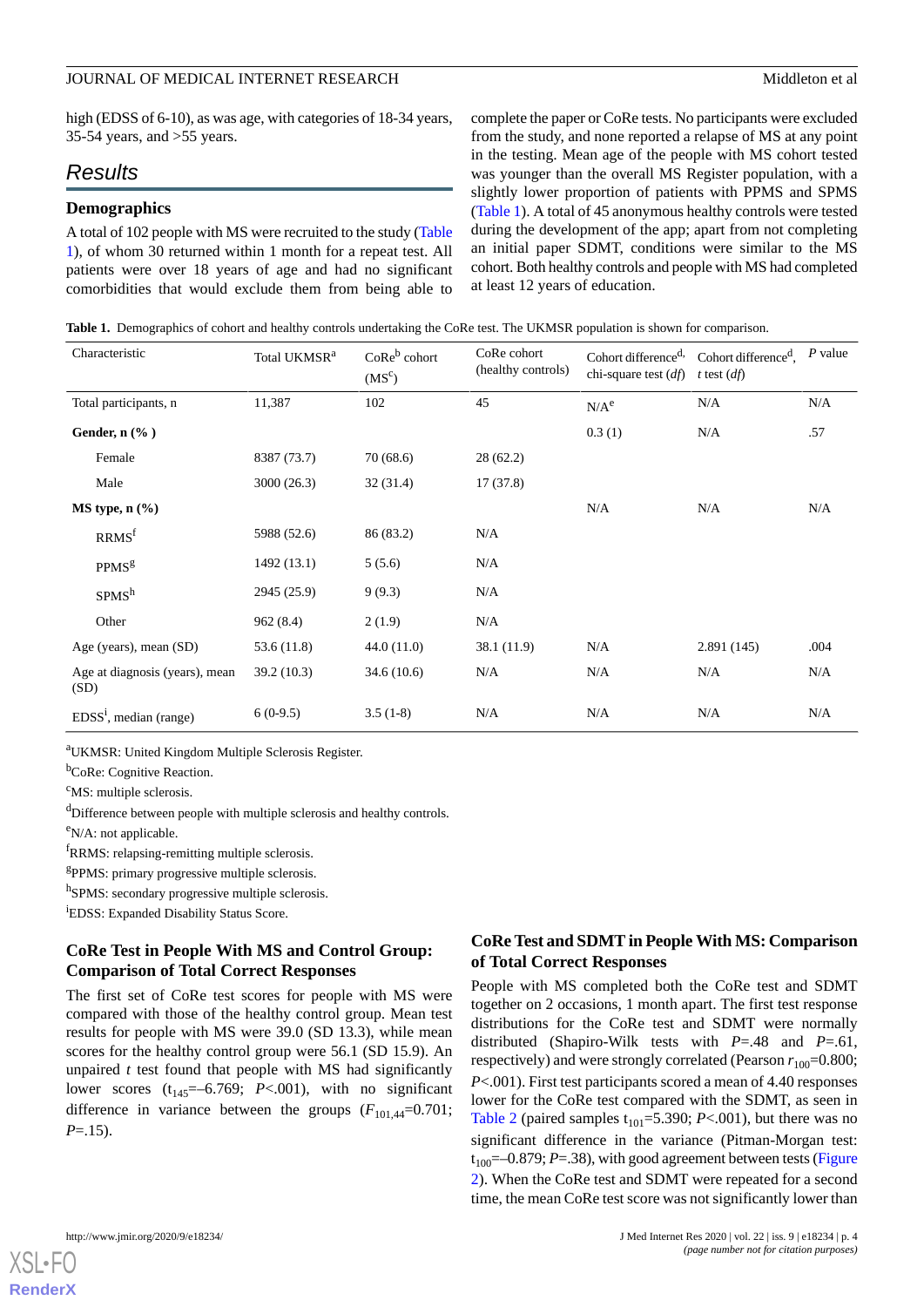the SDMT (1.4 responses difference;  $t_{29}=0.954$ ; *P*=.35). Again, there was a strong correlation between the second CoRe test and second SDMT (Pearson  $r_{28}=0.842; P<.001$ ). [Table 2](#page-4-0) shows the baseline and retest responses for those who completed it.

<span id="page-4-0"></span>**Table 2.** Baseline and retest SDMT and CoRe test total responses at baseline and retest 1 month later.

| Test                              | Participants, n | Score, mean (SD), range |  |
|-----------------------------------|-----------------|-------------------------|--|
| <b>Baseline</b>                   |                 |                         |  |
| SDMT <sup>a</sup>                 | 102             | 43.4 (12.6), 15-76      |  |
| $\mathrm{CoRe}^{\mathrm{b}}$ test | 102             | 39.0 (13.3), 11-73      |  |
| <b>Retest</b>                     |                 |                         |  |
| <b>SDMT</b>                       | 30              | $41.9(14.6), 14-76$     |  |
| CoRe test                         | 30              | $40.5(13.9), 20-70$     |  |

a SDMT: Symbol Digit Modalities Test.

<span id="page-4-1"></span><sup>b</sup>CoRe: Cognitive Reaction.

**Figure 2.** Bland-Altman comparison of first CoRe test with paper SDMT scores. CoRe: Cognitive Reaction; SDMT: Symbol Digit Modalities Test.



Bland-Altman Comparison of SDMT and CoRe Scores

# **CoRe Test and SDMT Test-Retest Reliability**

First and second CoRe test and SDMT scores were evaluated for test-retest reliability and scores at a 1-month interval. The CoRe tests were normally distributed and demonstrated consistency (Pearson correlation coefficient  $r=0.947$ ; t<sub>28</sub>=15.60;

*P*<.001). Differences in means were normal (Shapiro-Wilk test  $P = .81$ ) and not significantly different ( $t_{29} = -0.944$ ;  $P = .35$ ), with equal variances (Pitman-Morgan  $t_{28}=1.784$ ; *P*=.09). The intraclass correlation coefficient between the first and second CoRe tests was found to be 0.942 (95% CI 0.882-0.0972; *F*29,30=33.2; *P*<.001) [\(Figure 3\)](#page-5-0).

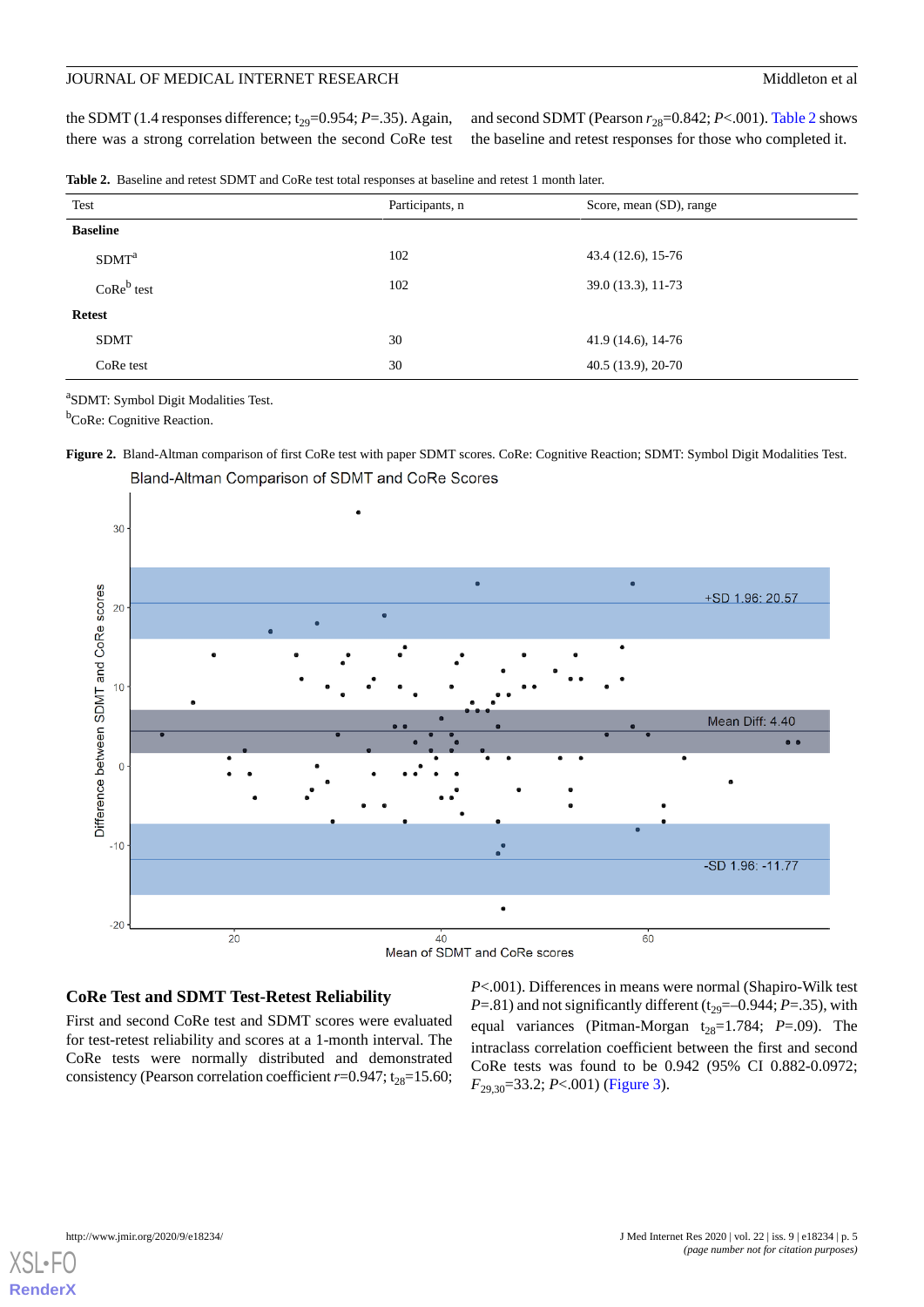<span id="page-5-0"></span>**Figure 3.** Intraclass correlation coefficients between the first and retested CoRe tests. CoRe: Cognitive Reaction; ICC: intraclass correlation coefficient; MS: multiple sclerosis.



Test-retest correlations were observed in the same people completing the SDMT at a 1-month interval. Scores were normally distributed and consistent (Pearson correlation *r*=0.936;  $t_{28}=14.052$ ; *P*<.001) and differences in means were normal (Shapiro-Wilk test  $P = .44$ ) and not significantly different  $(t_{29}=-0.919; P=.37)$ , with equal variances (Pitman-Morgan  $t_{28}=-0.743$ ; *P*=.46). The intraclass correlation coefficient between the first and second SDMT tests was found to be 0.935 (95% CI 0.869-0.968;  $F_{29,30}$ =29.6; *P*<.001).

# **CoRe Test Total Correct Response Score Is Impacted by Age and Disability in MS, Whereas SDMT Is Only Affected by Disability**

We examined the impact of age, gender, and EDSS on the total correct responses [\(Figure 4](#page-6-0)). An ANOVA for SDMT scores with respect to age and EDSS found no significant impact of age (aged 18-34 years: mean 48.1, SD 15.5; aged 35-54 years: mean 43.2, SD 11.8; and 55+ years: mean 38.3, SD 9.0;  $F_2$ =1.036; *P*=.36), but significance for EDSS (low EDSS: mean 49.8, SD 12.9; medium EDSS: mean 41.4, SD 12.3; high EDSS: mean 38.6, SD 9.8;  $F_2$ =8.574; *P*<.001); post hoc Tukey tests

showed higher scores in those in the lowest EDSS category compared with those in the highest EDSS category (*P*<.001) and compared with the medium EDSS category (*P*=.01). No significant difference was found between the low and medium EDSS categories*.*

In contrast, an ANOVA for CoRe test scores showed a significant difference in the total responses with age (aged 18-34 years: mean 48.6, SD 13.5; aged 35-54 years: mean 38.3, SD 11.6; and >55 years: mean 28.9, SD 9.8;  $F_2$ =8.633;  $P < .001$ ) and EDSS (low EDSS: mean 47.4, SD 11.6; medium EDSS: mean 36.8, SD 12.7; high EDSS: mean 32.1, SD 10.7;  $F_2$ =18.151; *P*<.001). Post hoc Tukey tests showed those in the age group of 18 to 34 years had significantly higher scores than those in the 34 to 54 years  $(P=.01)$  and 55+ years group (*P*=.001), with no difference between the medium and high age groups. The lowest EDSS category was associated with higher CoRe test scores than both other groups (*P*<.001), with no difference between the medium and high EDSS groups.

Gender was not found to be significant for either SDMT or CoRe test scores.

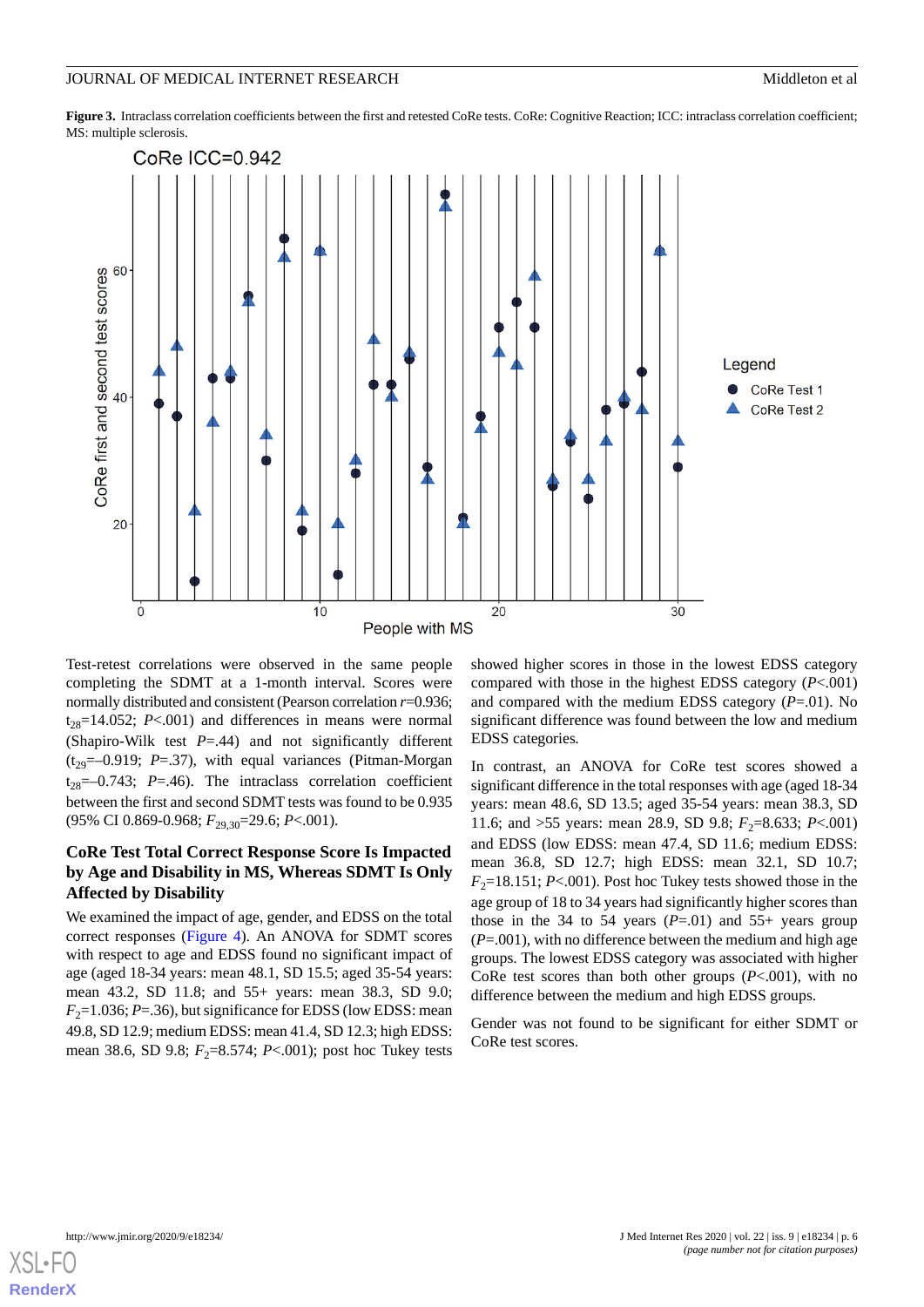<span id="page-6-0"></span>**Figure 4.** Mean SDMT and CoRe scores with age categories and EDSS scores. CoRe: Cognitive Reaction; EDSS: Expanded Disability Status Score; SDMT: Symbol Digit Modalities Test.



# **Speed of Reaction (Question Answering Velocity) Derived From the CoRe Test Increases Throughout the Test and Correlates With Age, Gender, and Disability**

Due to the way data are acquired for the CoRe test, we were able to measure the speed of reaction to each question and calculate the QAV as correct answers over time elapsed (seconds) continuously throughout the assessment. There was

a significant range of QAV over the time frame of the test in people with MS, as illustrated in [Figure 5](#page-7-0), which shows the two individuals with the lowest and highest scores in the CoRe test. Breaking down the total correct answers into 3 sections also allowed us to quantify the change in QAV over the course of the CoRe test. Multiple linear regression models with the variables age, gender, and EDSS in people with MS found that QAV increased in each third of the test in people with MS and healthy controls ([Table 3](#page-7-1)).

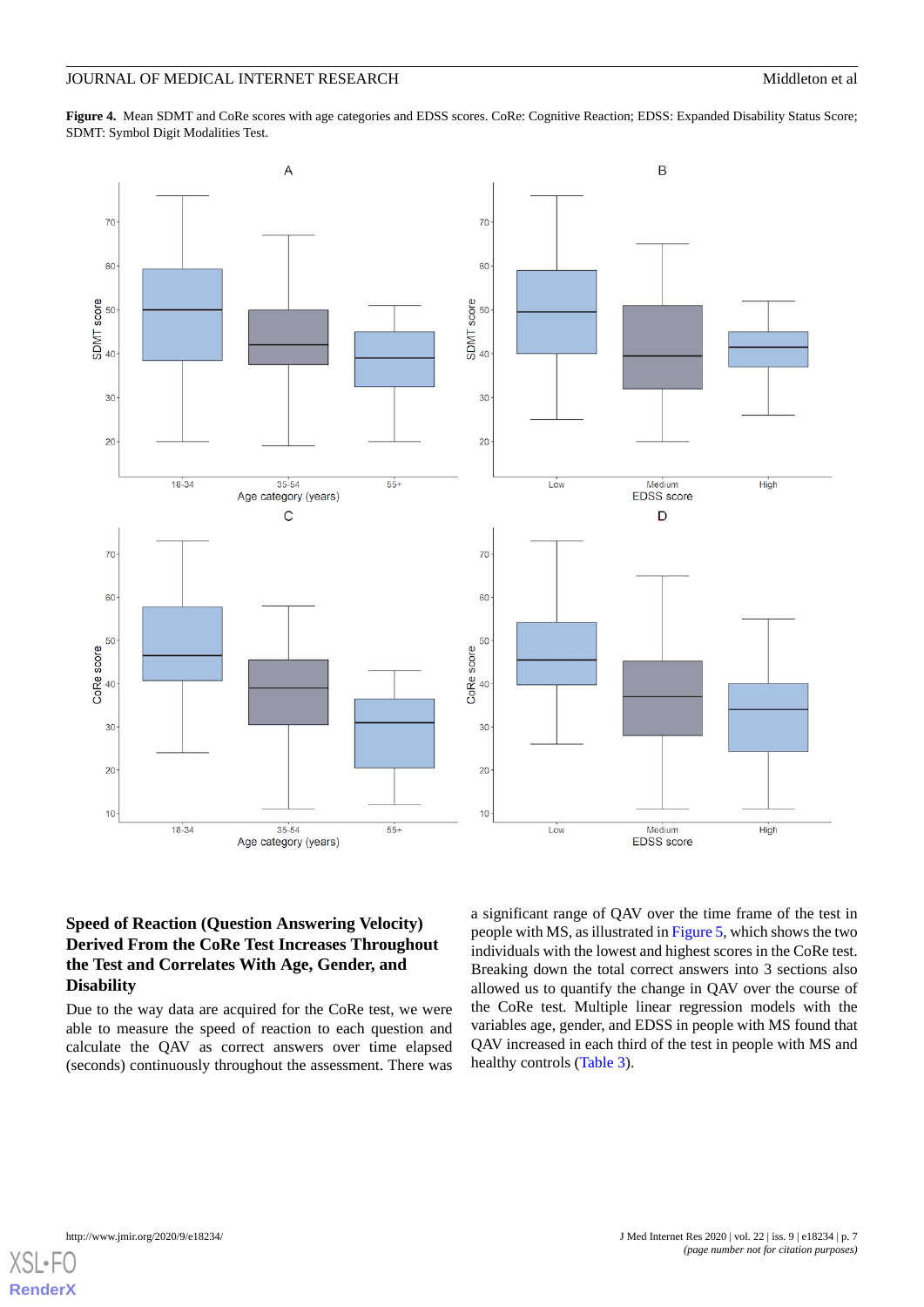<span id="page-7-0"></span>**Figure 5.** A polynomial regression of QAV for those people with MS with the lowest and highest scores in the cohort. CoRe: Cognitive Reaction; EDSS: Expanded Disability Status Score; MS: multiple sclerosis; QAV: question answering velocity.



<span id="page-7-1"></span>**Table 3.** Multivariate models in people with MS ( $R^2$ =0.396;  $F_{5,3973}$ =520.4; *P*<.001) and healthy controls ( $R^2$ =0.323;  $F_{4,2521}$ =300.1; *P*<.001) for QAV over the time frame of the Cognitive Reaction test, with additional covariates age and gender. EDSS scores are given for people with MS only.

| Variable                         | $QAVa$ of people with $MSb$     |         | OAV of healthy controls         |         |
|----------------------------------|---------------------------------|---------|---------------------------------|---------|
|                                  | $\beta$ coefficient (95% CI)    | P value | $\beta$ coefficient (95% CI)    | P value |
| Second section compared to first | $.045(0.037 \text{ to } 0.053)$ | < 0.001 | $.070(0.056 \text{ to } 0.085)$ | < 0.001 |
| Third section compared to first  | $.071(0.063 \text{ to } 0.080)$ | < 0.001 | $.110(0.094 \text{ to } 0.123)$ | < 0.001 |
| Age                              | $-.005$ (-0.005 to -0.006)      | < 0.001 | $-.008 (-0.007$ to $-0.008$ )   | < 0.001 |
| Female gender                    | $.049$ (0.041 to 0.056)         | < 0.001 | $-.043$ (-0.055 to -0.031)      | < 0.001 |
| EDSS <sup>c</sup>                | $-.017$ (-0.015 to -0.019)      | < 0.01  | N/A <sup>d</sup>                | N/A     |

<sup>a</sup>QAV: question answering velocity.

<sup>b</sup>MS: multiple sclerosis.

<sup>c</sup>EDSS: Expanded Disability Status Score.

 $d_{N/A}$ : not applicable.

Both groups answered more quickly as the test progressed (the control group at an even faster rate than people with MS), with the second and third sections of their correct answers being completed in less time than the first. The gradient is similar in both populations ([Figure 6\)](#page-8-0). In both populations, increased age was associated with slowing of QAV by 0.007 to 0.008 questions per second for each year increase in age. For control

participants, female gender was associated with a slowing of QAV by 0.034 questions per second, whereas in people with MS, female gender was associated with an increase in QAV of 0.049 questions per second. However, disability slowed QAV by 0.017 questions per second for every increase in EDSS by 1 point ([Table 3\)](#page-7-1).

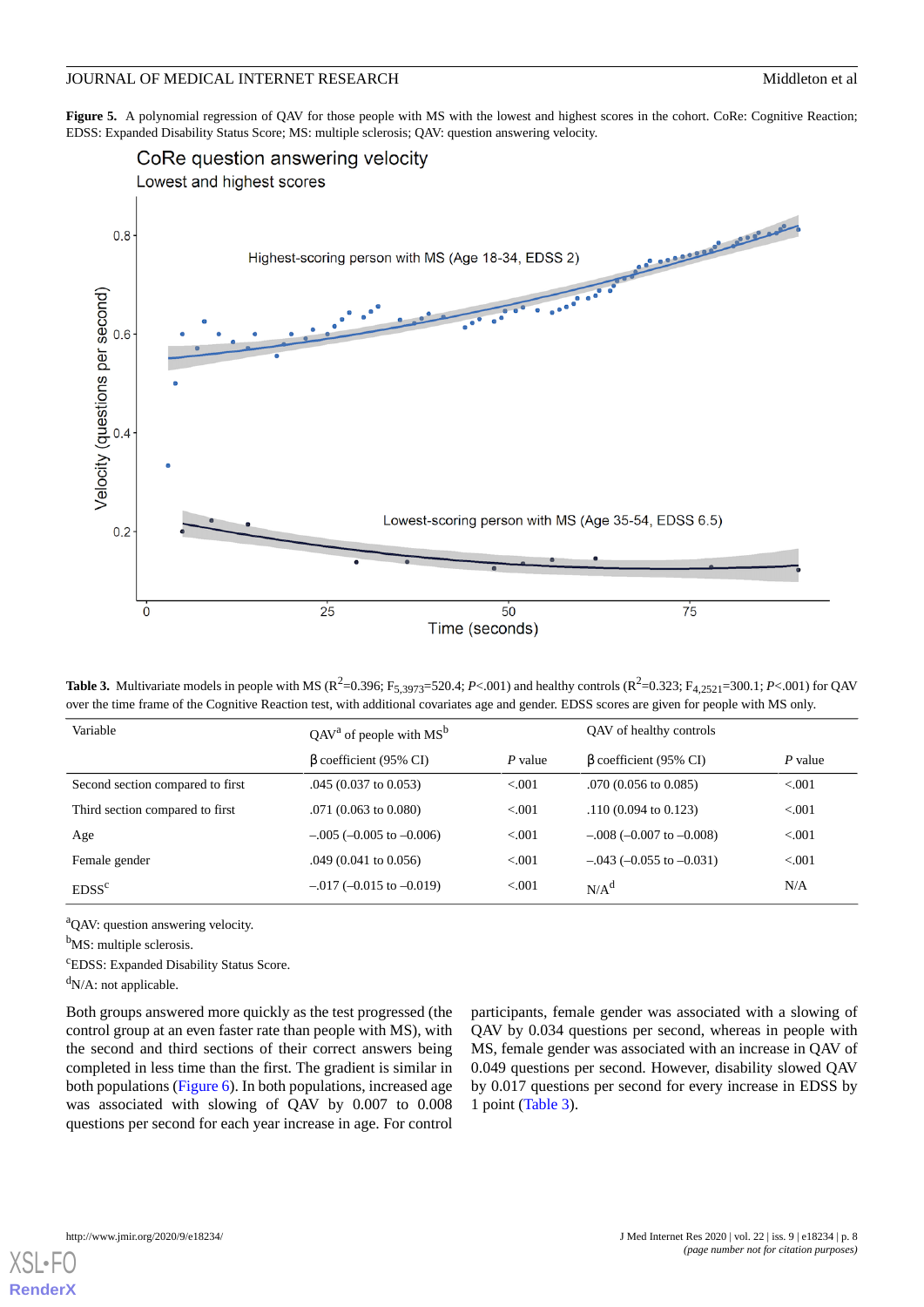<span id="page-8-0"></span>**Figure 6.** Comparison of increase in speed between each test third for healthy and MS populations. CoRe: Cognitive Reaction; MS: multiple sclerosis; QAV: question answering velocity.



<span id="page-8-1"></span>We next directly compared the variables associated with CoRe test QAV and the CoRe test total response score. A regression using the variables age, gender, and EDSS score found that the

CoRe test QAV was significantly impacted by all 3 factors, whereas the CoRe test score (total correct answers) found significant impacts only from EDSS and age ([Table 4](#page-8-1)).

**Table 4.** Impact of age, gender, and EDSS on total response score  $(R^2=0.383; F_{3,98}=20.3; P<.001)$  in people with MS cohort.

| Variable      | $CoRea$ test score                |           |
|---------------|-----------------------------------|-----------|
|               | $\beta$ coefficient (95% CI)      | $P$ value |
| $EDSS^b$      | $-2.103$ ( $-3.390$ to $-0.808$ ) | .002      |
| Age           | $-.489$ (-0.713 to -0.265)        | < 0.001   |
| Female gender | 4.413 $(-0.155$ to 8.981)         | .06       |
|               |                                   |           |

<sup>a</sup>CoRe: Cognitive Reaction.

**bEDSS:** Expanded Disability Status Score.

# *Discussion*

### **Summary of Findings**

This study aims to validate an electronic variant of the SDMT, comparing the CoRe test with the established paper-based SDMT within an MS cohort in 2 independent UK centers, examining its overall reliability and suitability. In addition, we quantified an additional metric that can be extracted from the electronic implementation. The total response scores for the CoRe test were on average lower than the SDMT but showed good correlation with the paper test, though there are clear differences in responses across age groups. Having the understanding that the CoRe performs similarly across these

[XSL](http://www.w3.org/Style/XSL)•FO **[RenderX](http://www.renderx.com/)**

deviations allows it to be compared with the paper-based test, though it is not a like-for-like match. However, the consistency of the test and its utility remain clear. The CoRe test showed consistent responses over time and demonstrated similar test-retest properties to the SDMT, as with other electronic implementations [[14\]](#page-11-13). These findings suggest that the CoRe test is an appropriate alternative to measure of cognitive ability as assessed by the SDMT.

We confirmed that a reduction in correct responses for both the SDMT and CoRe test correlates with increasing disability, but in addition, a reduction in correct responses correlates with increasing age in people with MS. Using the advantages of an electronic implementation, we were able to measure the QAV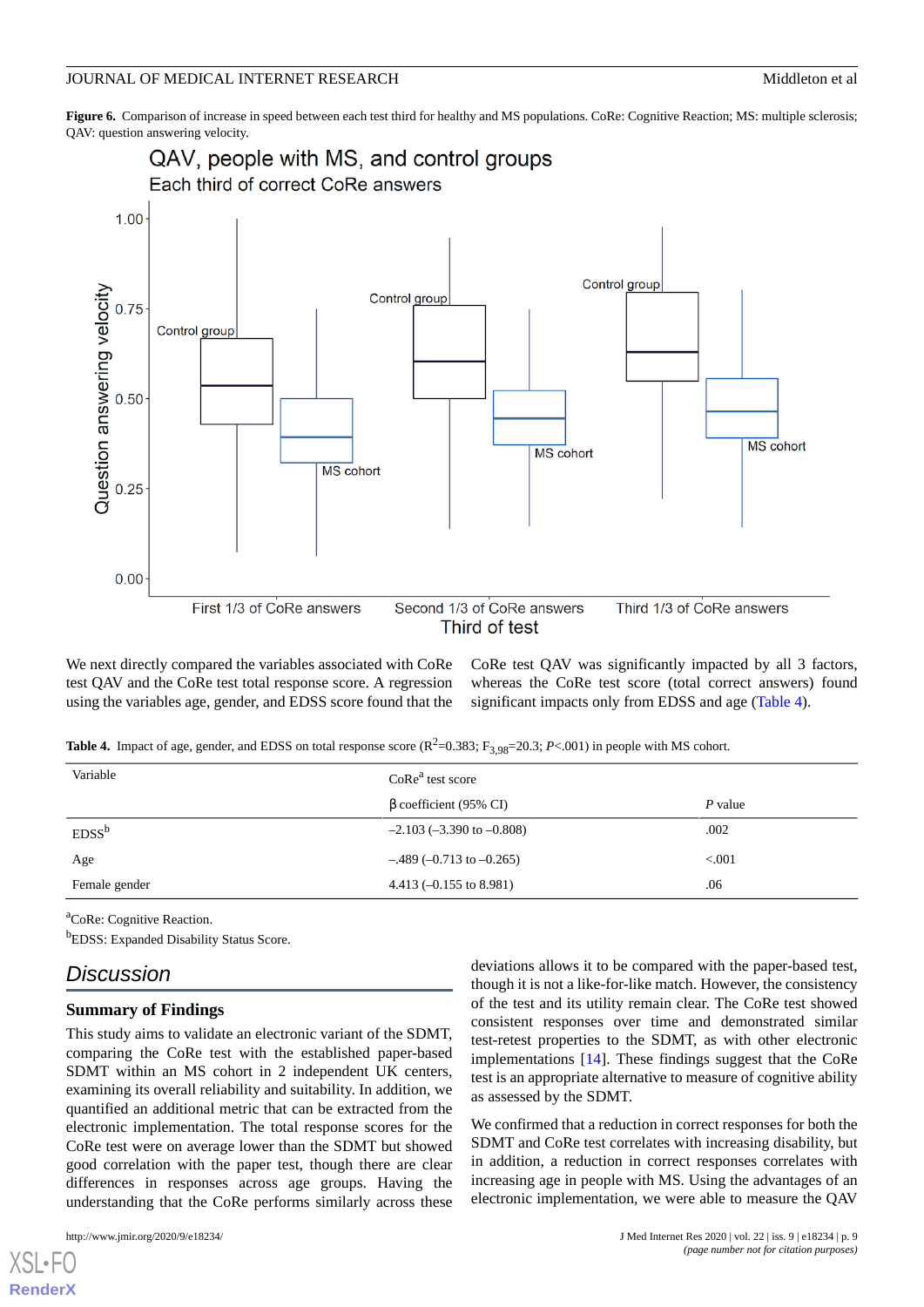and found that both people with MS and healthy controls increase their QAV throughout the test and also that in both groups, an increased QAV correlates with younger age and male gender. This implies these correlations are not associated with MS-specific cognitive decline. However, increased QAV is also associated with lower disability, only present in those with MS. In our testing, increasing age showed a reduction in correct responses over the test. This finding corresponds with other SDMT testing in populations [\[25](#page-12-4)], and there is evidence for older participants performing poorly over the duration of the test, with studies showing decreased reaction times (about 0.5 ms/year) [\[26](#page-12-5)] in simple reaction-style tests in older people. There is also the effect of older people's familiarity with tablet computers [\[27](#page-12-6)] that could have some impact on this. This will be investigated in future testing.

There are a number of computer-based variants of the SDMT, one of the first being the computerized Symbol Digit Modalities Test (c-SDMT) [[14\]](#page-11-13), which showed excellent sensitivity in 119 people with MS versus 38 healthy controls, with people with MS performing significantly worse than the healthy controls. Use of the c-SDMT has not become widespread, most likely due to the technology platform that it was developed on and the stringent test description (Windows PC, 19-inch screen with participant at 15 inches from the screen), making deployment challenging. A more recent implementation of a computer-based SDMT is the processing speed test (PST) [[15\]](#page-11-14), which was also tested against a healthy control population and forms one element of the Floodlight assessment tool [\[28](#page-12-7)]. The PST showed similar results as we have demonstrated and has shown high reliability when reproduced within Floodlight on patients' own devices. Small differences in implementation of the same paper-based test can impact what is being tested and need to be understood. The CoRe implementation requires the screen to be touched, which adds a visuospatial element to the assessment, and this will have an impact in some people with MS. It also presents 2 symbols in random order as opposed to a standard sheet of symbols; this change means that there is less likely to be a learning effect on retesting. A key issue with computer-based implementation is the impact of rapid hardware and software development, which results in a need to develop applications that can adapt to a changing environment. Another issue is the variety of devices, such as desktops, laptops, and smartphones, that are currently in use, especially if the test is to be performed without an assessor present. CoRe has been developed to run at multiple screen sizes and on different devices, with an interface—two symbols seen at a time—that is suited to a small screen. This will have to be tested separately.

Prior studies, and our results, show that data produced by electronic tests are consistent, repeatable, and have utility to clinicians, informing on a vital aspect of patient care [[29\]](#page-12-8). The scores on both paper SDMT and the CoRe test fall with increasing disability. The CoRe test is more sensitive than the SDMT to age, with the SDMT being only affected in populations older than 55 years [\[27](#page-12-6)]. The electronic CoRe test allows greater

analysis of this effect, demonstrating slower mean response times in higher ages and disability groups. There is some evidence that there may be a gender difference in cognitive tests [[30\]](#page-12-9), with males and females performing differently at various ages in different test types. Notably, this is seen with visual reaction times, and this would be consistent with the implementation of the test presented here. The fact that this extra variable of reaction time (QAV) can be measured as part of the CoRe test could have clinical or research utility in the future. Having additional quantifiable clinical measurement information via a simple-to-implement and rapid test could hopefully have some relevance to everyday clinical practice, research, and medication trials. Benedict et al [[13\]](#page-11-12) state that the current definition of "NEDA" (no evidence of disease activity) is predicated on largely physical outcome measures, but cognition is so fundamental to socialization, employment, and quality of life beyond pure health care that a prolonged measurement of cognitive aspects could add a compelling dimension to our understanding of disease activity.

#### **Limitations**

We identified some limitations with this study. First, there were few people with MS with progressive disease and advanced disability, and we did not have complete directly measured cognitive assessments. In addition, the population that took 1-month follow-up tests was limited, and we have only tested this on a single type of device here. The 1-month period chosen for retest represents the hospital visit pattern for some patients on a particular disease-modifying therapy. Differing retest periods should be tested in the future. Although testing was performed in the presence of a researcher, they had little or no input on the actual test itself—though this has been shown to not have effect on these types of tests [[31\]](#page-12-10). We also did not consider the orientation of the device as having any effect. This could also be incorporated into future testing on other devices.

Given that the CoRe test is consistent and repeatable, we intend to test the app on other devices, including laptops and a variety of smartphones. This will facilitate completion of the test away from the clinic and will enable us to integrate the CoRe test into the range of PROs captured by the UKMSR. Additionally, this will allow us to carry out testing among participants with higher disability and more progressive disease at different intervals to ensure that the test maintains its reliability and repeatability. We recognize that the CoRe is not an exact replacement for SDMT. It is an entirely new test [[32\]](#page-12-11), but it is comparable and measurable compared with the SDMT.

#### **Conclusion**

The CoRe implementation of the SDMT test is reliable and correlates with the paper-based SDMT, while also offering the additional metric of patient reaction time (QAV). This will allow clinicians and researchers to capture important additional metrics in people with MS, and potentially in other diseases, quickly and reliably on existing tablet hardware.

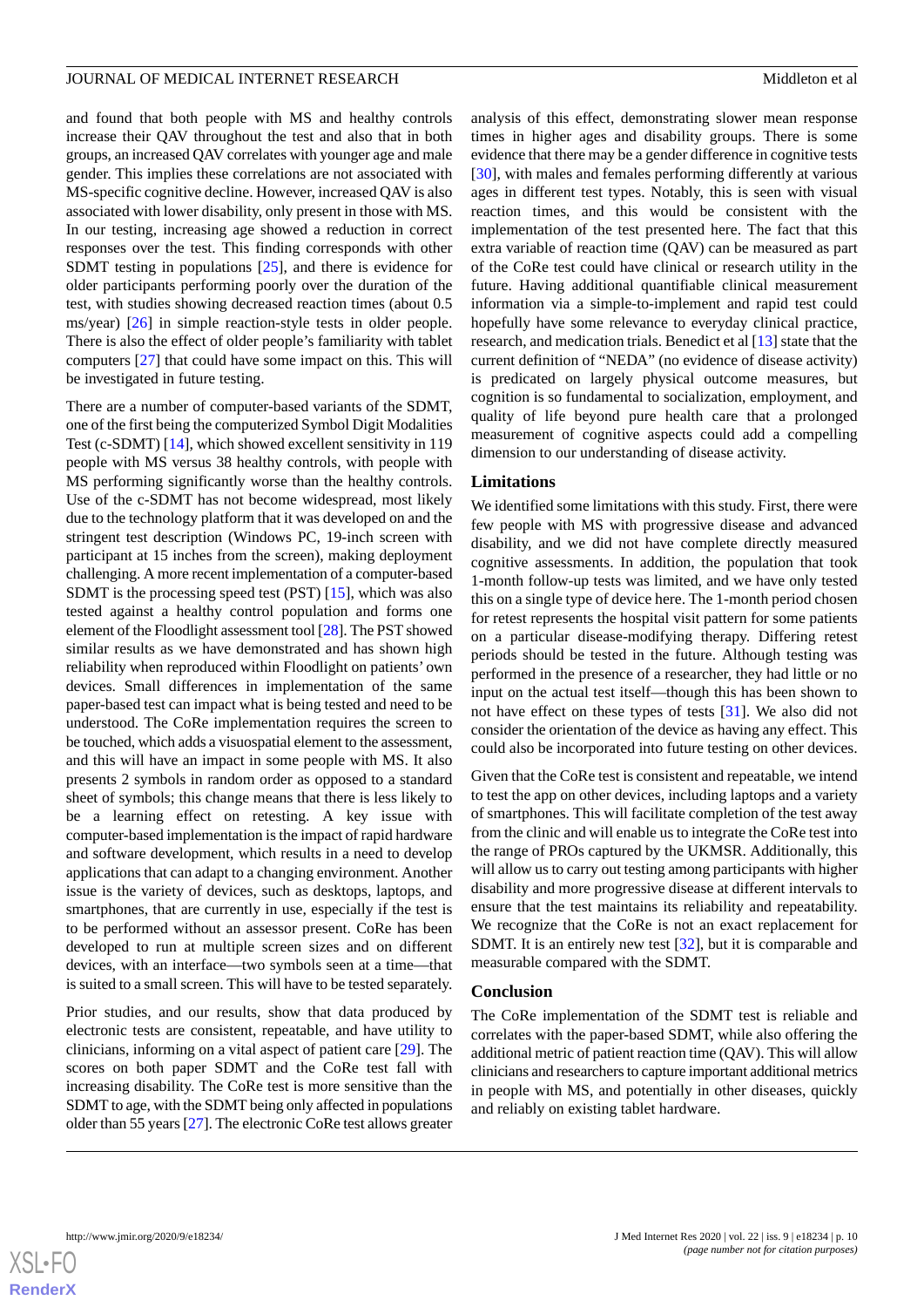### **Acknowledgments**

We would like to thank all the participants of the UK MS Register but especially those people who directly took part in this research. Additionally, we thank the healthy participants that took part in the development of CoRe, and all the hard-working researchers and clinicians that take such a keen interest in the development of novel measures.

Group Collaborators:

Dr Judy Archer, Mid Yorkshire Hospitals NHS Trust Dr Carlo Canepa, James Paget University Hospitals NHS Trust Dr Viquar Chamoun, Buckingham Healthcare NHS Trust Professor Jeremy Chataway, University College London Hospitals NHS Trust Dr Abhijit Chaudhubl, Barking Havering and Redbridge Hospitals NHS Trust Professor Alasdair Coles, Cambridge University Hospitals NHS Trust Dr Matt Craner, Oxford University Hospitals NHS Trust Professor H Emsley, Lancashire Teaching Hospitals NHS Trust Dr Nikos Evangelou, Nottingham University Hospitals NHS Trust Dr Leonora Finisku, Brighton and Sussex Hospitals NHS Trust Dr Helen Ford, Leeds Teaching Hospitals NHS Trust Ms Annmieke Fox, Poole Hospital NHS Trust Ms Julie Foxton, Royal Berkshire NHS Trust Dr Andrew Gale, Luton and Dunstable Hospital NHS Trust Dr Ian Galea, University Hospital Southampton NHS Trust Dr Andrew Graham, Ipswich Hospital NHS Trust Dr Joe Guadango, Newcastle Upon Tyne Hospitals NHS Trust Dr Dreedharan Harikrishnan, East Kent Hospitals University NHS Trust Dr Tim Harrower, Royal Devon and Exeter NHS Trust Dr Jeremy Hobart, Plymouth Hospitals NHS Trust Dr Chris Kipps, Hampshire Hospitals NHS Trust Ms Jo Kitley, Portsmouth Hospitals NHS Trust Dr Monica Marta, Southend University Hospital NHS Trust Dr Gavin McDonnell, Belfast Health and Social Care Trust Dr Brendan McLean, Royal Cornwall Hospitals NHS Trust Ms Charlotte Owen, Shrewsbury and Telford Hospital NHS Trust Dr Laura Petzold, Maidstone and Tunbridge Wells NHS Trust Dr David Rog, Salford Royal Hospital NHS Trust Dr Klaus Schmierer, Barts Health NHS Trust Professor Basil Sharrack, Sheffield Teaching Hospitals NHS Trust Dr Zbignew Slowinski, Airedale NHS Trust Dr Agne Straukiene, Torbay and South Devon NHS Trust Dr Sigurlaug Sveinsbornsdottir, Basildon and Thurrock University Hospitals NHS Trust Dr Stewart Webb, NHS Greater Glasgow and Clyde Dr Heather Wilson, Royal Free London NHS Trust

[XSL](http://www.w3.org/Style/XSL)•FO **[RenderX](http://www.renderx.com/)**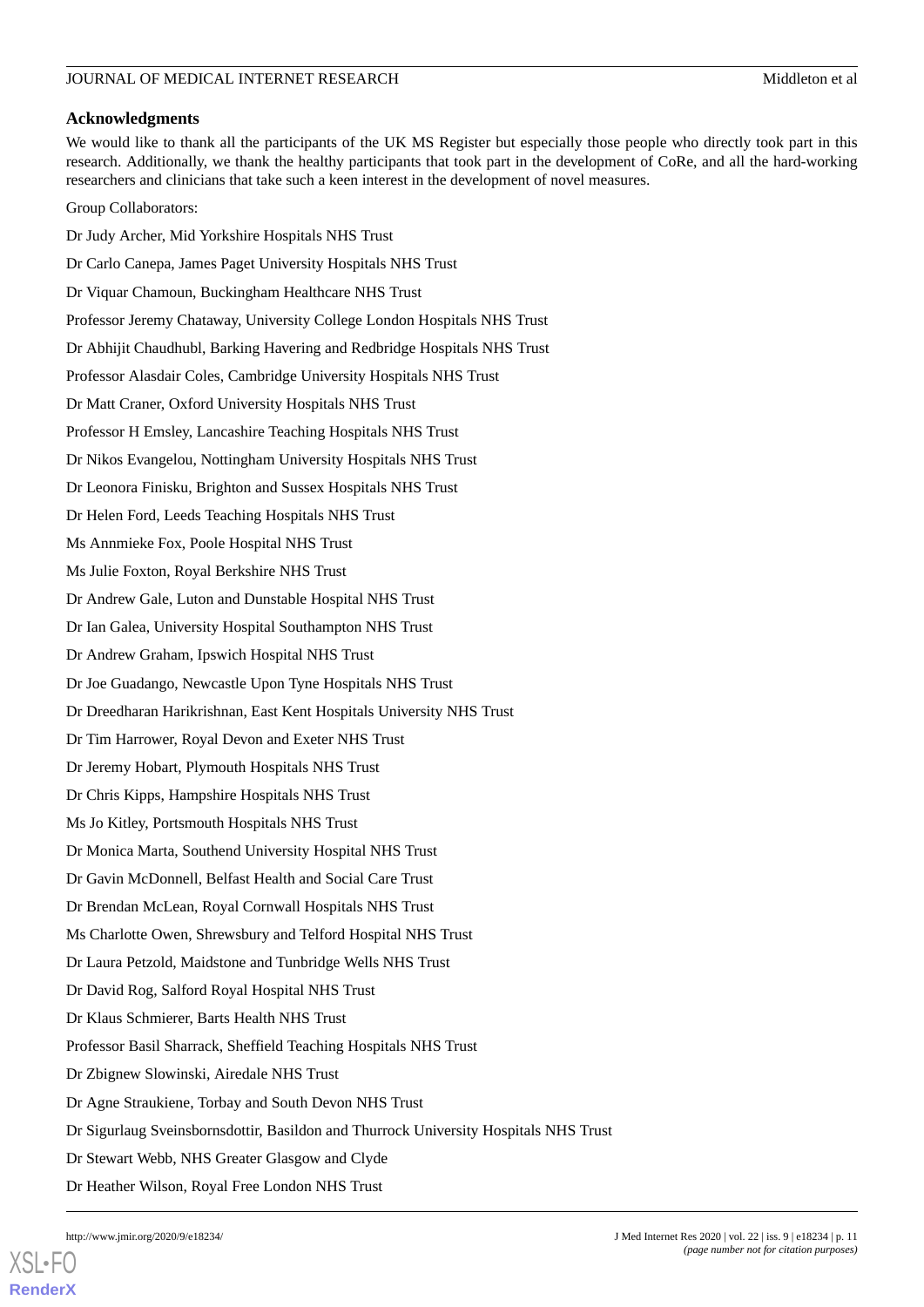# **Conflicts of Interest**

None declared.

# <span id="page-11-18"></span>**Multimedia Appendix 1**

CoRe test Application Details. [[DOCX File , 14 KB](https://jmir.org/api/download?alt_name=jmir_v22i9e18234_app1.docx&filename=030595e8a9fb79909621881beeb515ed.docx)-[Multimedia Appendix 1\]](https://jmir.org/api/download?alt_name=jmir_v22i9e18234_app1.docx&filename=030595e8a9fb79909621881beeb515ed.docx)

# <span id="page-11-0"></span>**References**

- <span id="page-11-1"></span>1. Brownlee WJ, Hardy TA, Fazekas F, Miller DH. Diagnosis of multiple sclerosis: progress and challenges. The Lancet 2017 Apr;389(10076):1336-1346. [doi: [10.1016/s0140-6736\(16\)30959-x](http://dx.doi.org/10.1016/s0140-6736(16)30959-x)]
- <span id="page-11-2"></span>2. Leray E, Yaouanq J, Le Page E, Coustans M, Laplaud D, Oger J, et al. Evidence for a two-stage disability progression in multiple sclerosis. Brain 2010 Jul;133(Pt 7):1900-1913 [\[FREE Full text\]](http://europepmc.org/abstract/MED/20423930) [doi: [10.1093/brain/awq076](http://dx.doi.org/10.1093/brain/awq076)] [Medline: [20423930](http://www.ncbi.nlm.nih.gov/entrez/query.fcgi?cmd=Retrieve&db=PubMed&list_uids=20423930&dopt=Abstract)]
- <span id="page-11-3"></span>3. Rao SM, Leo GJ, Bernardin L, Unverzagt F. Cognitive dysfunction in multiple sclerosis. I. Frequency, patterns, and prediction. Neurology 1991 May;41(5):685-691. [doi: [10.1212/wnl.41.5.685\]](http://dx.doi.org/10.1212/wnl.41.5.685) [Medline: [2027484\]](http://www.ncbi.nlm.nih.gov/entrez/query.fcgi?cmd=Retrieve&db=PubMed&list_uids=2027484&dopt=Abstract)
- <span id="page-11-4"></span>4. Chiaravalloti ND, DeLuca J. Cognitive impairment in multiple sclerosis. Lancet Neurol 2008 Dec;7(12):1139-1151. [doi: [10.1016/S1474-4422\(08\)70259-X\]](http://dx.doi.org/10.1016/S1474-4422(08)70259-X) [Medline: [19007738\]](http://www.ncbi.nlm.nih.gov/entrez/query.fcgi?cmd=Retrieve&db=PubMed&list_uids=19007738&dopt=Abstract)
- <span id="page-11-5"></span>5. de Gobbi Porto FH, Spíndola L, de Oliveira MO, Figuerêdo do Vale PH, Orsini M, Nitrini R, et al. A score based on screening tests to differentiate mild cognitive impairment from subjective memory complaints. Neurol Int 2013;5(3):e16 [[FREE Full text](http://europepmc.org/abstract/MED/24147213)] [doi: [10.4081/ni.2013.e16\]](http://dx.doi.org/10.4081/ni.2013.e16) [Medline: [24147213\]](http://www.ncbi.nlm.nih.gov/entrez/query.fcgi?cmd=Retrieve&db=PubMed&list_uids=24147213&dopt=Abstract)
- <span id="page-11-6"></span>6. Kobelt G, Langdon D, Jönsson L. The effect of self-assessed fatigue and subjective cognitive impairment on work capacity: The case of multiple sclerosis. Mult Scler 2019 Apr;25(5):740-749. [doi: [10.1177/1352458518769837](http://dx.doi.org/10.1177/1352458518769837)] [Medline: [29663869\]](http://www.ncbi.nlm.nih.gov/entrez/query.fcgi?cmd=Retrieve&db=PubMed&list_uids=29663869&dopt=Abstract)
- <span id="page-11-7"></span>7. Sumowski JF, Benedict R, Enzinger C, Filippi M, Geurts JJ, Hamalainen P, et al. Cognition in multiple sclerosis. Neurology 2018 Jan 17;90(6):278-288. [doi: [10.1212/wnl.0000000000004977\]](http://dx.doi.org/10.1212/wnl.0000000000004977)
- <span id="page-11-8"></span>8. Langdon D, Amato M, Boringa J, Brochet B, Foley F, Fredrikson S, et al. Recommendations for a Brief International Cognitive Assessment for Multiple Sclerosis (BICAMS). Mult Scler 2012 Jun;18(6):891-898. [doi: [10.1177/1352458511431076\]](http://dx.doi.org/10.1177/1352458511431076) [Medline: [22190573\]](http://www.ncbi.nlm.nih.gov/entrez/query.fcgi?cmd=Retrieve&db=PubMed&list_uids=22190573&dopt=Abstract)
- <span id="page-11-9"></span>9. Bever C, Grattan L, Panitch H, Johnson K. The Brief Repeatable Battery of Neuropsychological Tests for Multiple Sclerosis: a preliminary serial study. Mult Scler 1995 Nov;1(3):165-169. [doi: [10.1177/135245859500100306\]](http://dx.doi.org/10.1177/135245859500100306) [Medline: [9345448](http://www.ncbi.nlm.nih.gov/entrez/query.fcgi?cmd=Retrieve&db=PubMed&list_uids=9345448&dopt=Abstract)]
- <span id="page-11-10"></span>10. Benedict RHB, Cookfair D, Gavett R, Gunther M, Munschauer F, Garg N, et al. Validity of the minimal assessment of cognitive function in multiple sclerosis (MACFIMS). J Int Neuropsychol Soc 2006 Jul;12(4):549-558. [doi: [10.1017/s1355617706060723\]](http://dx.doi.org/10.1017/s1355617706060723) [Medline: [16981607\]](http://www.ncbi.nlm.nih.gov/entrez/query.fcgi?cmd=Retrieve&db=PubMed&list_uids=16981607&dopt=Abstract)
- <span id="page-11-11"></span>11. Sheridan LK, Fitzgerald HE, Adams KM, Nigg JT, Martel MM, Puttler LI, et al. Normative Symbol Digit Modalities Test performance in a community-based sample. Arch Clin Neuropsychol 2006 Jan;21(1):23-28. [doi: [10.1016/j.acn.2005.07.003\]](http://dx.doi.org/10.1016/j.acn.2005.07.003) [Medline: [16139470](http://www.ncbi.nlm.nih.gov/entrez/query.fcgi?cmd=Retrieve&db=PubMed&list_uids=16139470&dopt=Abstract)]
- <span id="page-11-13"></span><span id="page-11-12"></span>12. Sachdev P, Anstey K, Parslow R, Wen W, Maller J, Kumar R, et al. Pulmonary function, cognitive impairment and brain atrophy in a middle-aged community sample. Dement Geriatr Cogn Disord 2006;21(5-6):300-308. [doi: [10.1159/000091438\]](http://dx.doi.org/10.1159/000091438) [Medline: [16484809](http://www.ncbi.nlm.nih.gov/entrez/query.fcgi?cmd=Retrieve&db=PubMed&list_uids=16484809&dopt=Abstract)]
- <span id="page-11-14"></span>13. Benedict RH, DeLuca J, Phillips G, LaRocca N, Hudson LD, Rudick R, Multiple Sclerosis Outcome Assessments Consortium. Validity of the Symbol Digit Modalities Test as a cognition performance outcome measure for multiple sclerosis. Mult Scler 2017 Apr;23(5):721-733. [doi: [10.1177/1352458517690821\]](http://dx.doi.org/10.1177/1352458517690821) [Medline: [28206827\]](http://www.ncbi.nlm.nih.gov/entrez/query.fcgi?cmd=Retrieve&db=PubMed&list_uids=28206827&dopt=Abstract)
- <span id="page-11-15"></span>14. Akbar N, Honarmand K, Kou N, Feinstein A. Validity of a computerized version of the symbol digit modalities test in multiple sclerosis. J Neurol 2011 Mar;258(3):373-379. [doi: [10.1007/s00415-010-5760-8\]](http://dx.doi.org/10.1007/s00415-010-5760-8) [Medline: [20924594\]](http://www.ncbi.nlm.nih.gov/entrez/query.fcgi?cmd=Retrieve&db=PubMed&list_uids=20924594&dopt=Abstract)
- <span id="page-11-16"></span>15. Rao SM, Losinski G, Mourany L, Schindler D, Mamone B, Reece C, et al. Processing speed test: Validation of a self-administered, iPad-based tool for screening cognitive dysfunction in a clinic setting. Mult Scler 2017 Dec;23(14):1929-1937. [doi: [10.1177/1352458516688955\]](http://dx.doi.org/10.1177/1352458516688955) [Medline: [28080262\]](http://www.ncbi.nlm.nih.gov/entrez/query.fcgi?cmd=Retrieve&db=PubMed&list_uids=28080262&dopt=Abstract)
- <span id="page-11-17"></span>16. Klein OA, das Nair R, Ablewhite J, Drummond A. Assessment and management of cognitive problems in people with multiple sclerosis: A National Survey of Clinical Practice. Int J Clin Pract 2018 Dec 03;73(3):e13300. [doi: [10.1111/ijcp.13300](http://dx.doi.org/10.1111/ijcp.13300)] [Medline: [30507025](http://www.ncbi.nlm.nih.gov/entrez/query.fcgi?cmd=Retrieve&db=PubMed&list_uids=30507025&dopt=Abstract)]
- <span id="page-11-20"></span><span id="page-11-19"></span>17. Middleton R, Rodgers W, Chataway J, Schmierer K, Rog D, Galea I, et al. Validating the portal population of the United Kingdom Multiple Sclerosis Register. Mult Scler Relat Disord 2018 Aug;24:3-10. [doi: [10.1016/j.msard.2018.05.015\]](http://dx.doi.org/10.1016/j.msard.2018.05.015) [Medline: [29860199](http://www.ncbi.nlm.nih.gov/entrez/query.fcgi?cmd=Retrieve&db=PubMed&list_uids=29860199&dopt=Abstract)]
- 18. Kurtzke JF. Rating neurologic impairment in multiple sclerosis: an expanded disability status scale (EDSS). Neurology 1983 Nov;33(11):1444-1452. [doi: [10.1212/wnl.33.11.1444\]](http://dx.doi.org/10.1212/wnl.33.11.1444) [Medline: [6685237\]](http://www.ncbi.nlm.nih.gov/entrez/query.fcgi?cmd=Retrieve&db=PubMed&list_uids=6685237&dopt=Abstract)
- 19. Kremenek T. Swift 4.0 Released!. Swift Blog. 2017 Sep. URL:<https://swift.org/blog/swift-4-0-released/> [accessed 2019-03-05]
- 20. Xcode 10. Apple Inc. Cupertino, CA: Apple Inc; 2017. URL: [https://developer.apple.com/documentation/xcode-release-notes/](https://developer.apple.com/documentation/xcode-release-notes/xcode-10-release-notes) [xcode-10-release-notes](https://developer.apple.com/documentation/xcode-release-notes/xcode-10-release-notes) [accessed 2019-03-05]

[XSL](http://www.w3.org/Style/XSL)•FO **[RenderX](http://www.renderx.com/)**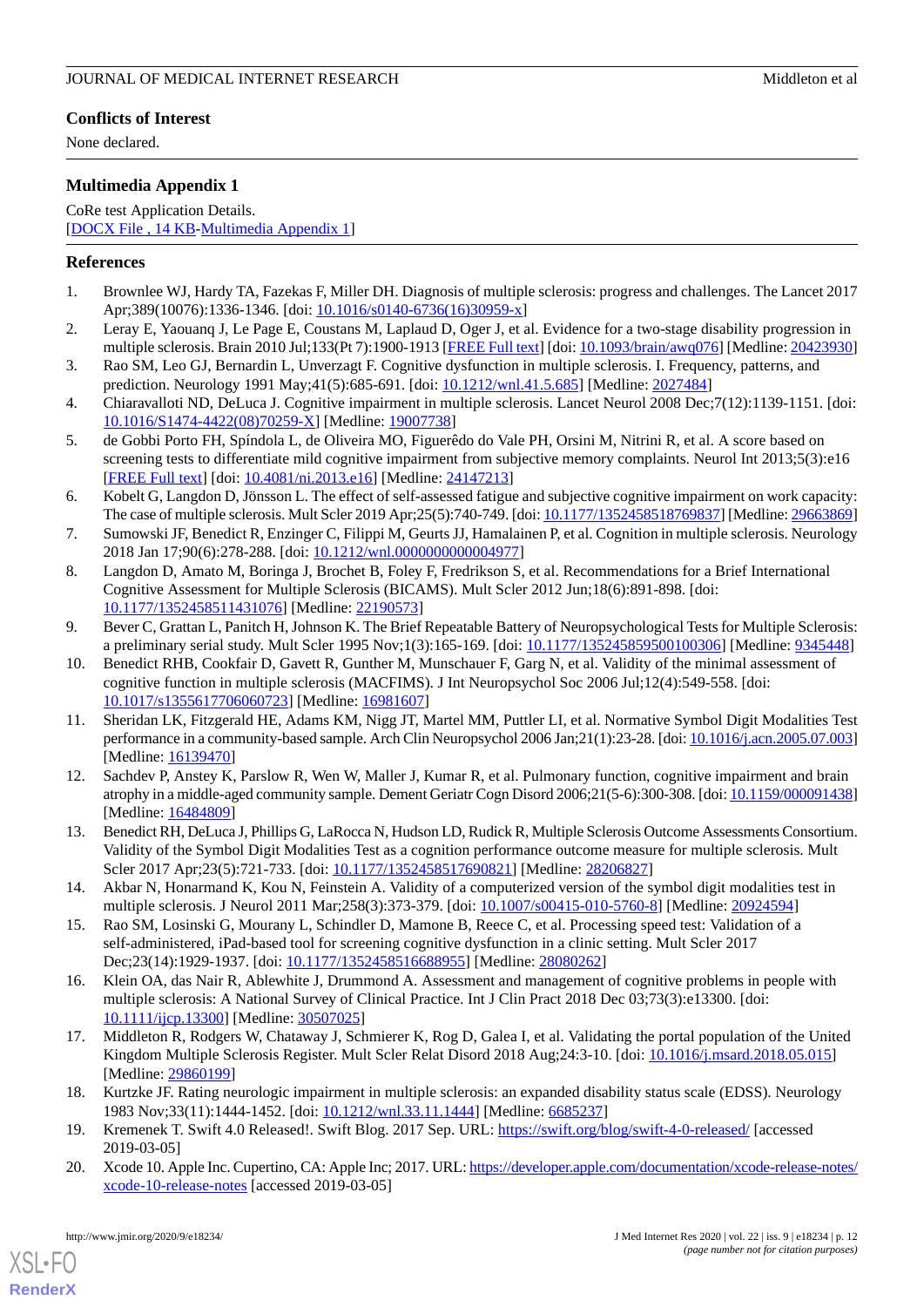- <span id="page-12-0"></span>21. McKinney W. Data Structures for Statistical Computing in Python. 2010 Presented at: Proceedings of the 9th Python in Science Conference; June 28-July 3, 2010; Austin, TX p. 51-56. [doi: [10.25080/majora-92bf1922-00a\]](http://dx.doi.org/10.25080/majora-92bf1922-00a)
- <span id="page-12-2"></span><span id="page-12-1"></span>22. R Core Team. R: A language and environment for statistical computing. R Foundation for Statistical Computing. Vienna, Austria; 2013. URL: <http://www.R-project.org/> [accessed 2019-03-05]
- <span id="page-12-3"></span>23. Waskom M, et al. seaborn: v0.9.0. mwaskom/seaborn.: Zenodo; 2018 Jul. URL: <https://seaborn.pydata.org/> [accessed 2019-03-05]
- <span id="page-12-4"></span>24. Wickham H. ggplot2: Elegant Graphics for Data Analysis. ggplot2. New York, NY: Springer-Verlag; 2016. URL: [https:/](https://ggplot2-book.org/) [/ggplot2-book.org/](https://ggplot2-book.org/) [accessed 2019-03-05]
- <span id="page-12-5"></span>25. Kiely KM, Butterworth P, Watson N, Wooden M. The Symbol Digit Modalities Test: Normative data from a large nationally representative sample of Australians. Arch Clin Neuropsychol 2014 Dec;29(8):767-775. [doi: [10.1093/arclin/acu055\]](http://dx.doi.org/10.1093/arclin/acu055) [Medline: [25352087](http://www.ncbi.nlm.nih.gov/entrez/query.fcgi?cmd=Retrieve&db=PubMed&list_uids=25352087&dopt=Abstract)]
- <span id="page-12-6"></span>26. Woods DL, Wyma JM, Yund EW, Herron TJ, Reed B. Factors influencing the latency of simple reaction time. Front Hum Neurosci 2015;9:131 [\[FREE Full text\]](https://doi.org/10.3389/fnhum.2015.00131) [doi: [10.3389/fnhum.2015.00131\]](http://dx.doi.org/10.3389/fnhum.2015.00131) [Medline: [25859198](http://www.ncbi.nlm.nih.gov/entrez/query.fcgi?cmd=Retrieve&db=PubMed&list_uids=25859198&dopt=Abstract)]
- <span id="page-12-7"></span>27. Vaportzis E, Clausen MG, Gow AJ. Older Adults Perceptions of Technology and Barriers to Interacting with Tablet Computers: A Focus Group Study. Front Psychol 2017 Oct 04;8:1687 [[FREE Full text\]](https://dx.doi.org/10.3389/fpsyg.2017.01687) [doi: [10.3389/fpsyg.2017.01687\]](http://dx.doi.org/10.3389/fpsyg.2017.01687) [Medline: [29071004](http://www.ncbi.nlm.nih.gov/entrez/query.fcgi?cmd=Retrieve&db=PubMed&list_uids=29071004&dopt=Abstract)]
- <span id="page-12-8"></span>28. Midaglia L, Mulero P, Montalban X, Graves J, Hauser SL, Julian L, et al. Adherence and Satisfaction of Smartphone- and Smartwatch-Based Remote Active Testing and Passive Monitoring in People With Multiple Sclerosis: Nonrandomized Interventional Feasibility Study. J Med Internet Res 2019 Aug 30;21(8):e14863 [\[FREE Full text\]](https://www.jmir.org/2019/8/e14863/) [doi: [10.2196/14863](http://dx.doi.org/10.2196/14863)] [Medline: [31471961](http://www.ncbi.nlm.nih.gov/entrez/query.fcgi?cmd=Retrieve&db=PubMed&list_uids=31471961&dopt=Abstract)]
- <span id="page-12-9"></span>29. Benedict RH, Wahlig E, Bakshi R, Fishman I, Munschauer F, Zivadinov R, et al. Predicting quality of life in multiple sclerosis: accounting for physical disability, fatigue, cognition, mood disorder, personality, and behavior change. J Neurol Sci 2005 Apr 15;231(1-2):29-34. [doi: [10.1016/j.jns.2004.12.009](http://dx.doi.org/10.1016/j.jns.2004.12.009)] [Medline: [15792817](http://www.ncbi.nlm.nih.gov/entrez/query.fcgi?cmd=Retrieve&db=PubMed&list_uids=15792817&dopt=Abstract)]
- <span id="page-12-10"></span>30. Jorm AF, Anstey KJ, Christensen H, Rodgers B. Gender differences in cognitive abilities: The mediating role of health state and health habits. Intelligence 2004 Jan;32(1):7-23. [doi: [10.1016/j.intell.2003.08.001](http://dx.doi.org/10.1016/j.intell.2003.08.001)]
- <span id="page-12-11"></span>31. Wojcik CM, Rao SM, Schembri AJ, Drake AS, Maruff P, Schindler D, et al. Necessity of technicians for computerized neuropsychological assessment devices in multiple sclerosis. Mult Scler 2020 Jan;26(1):109-113. [doi: [10.1177/1352458518813287\]](http://dx.doi.org/10.1177/1352458518813287) [Medline: [30465463\]](http://www.ncbi.nlm.nih.gov/entrez/query.fcgi?cmd=Retrieve&db=PubMed&list_uids=30465463&dopt=Abstract)
- 32. Bauer RM, Iverson GL, Cernich AN, Binder LM, Ruff RM, Naugle RI. Computerized neuropsychological assessment devices: joint position paper of the American Academy of Clinical Neuropsychology and the National Academy of Neuropsychology. Arch Clin Neuropsychol 2012 May;27(3):362-373 [[FREE Full text\]](http://europepmc.org/abstract/MED/22382386) [doi: [10.1093/arclin/acs027](http://dx.doi.org/10.1093/arclin/acs027)] [Medline: [22382386](http://www.ncbi.nlm.nih.gov/entrez/query.fcgi?cmd=Retrieve&db=PubMed&list_uids=22382386&dopt=Abstract)]

# **Abbreviations**

**ANOVA:** analysis of variance **CoRe:** Cognitive Reaction **c-SDMT:** computerized Symbol Digit Modalities Test **EDSS:** Expanded Disability Status Score **MS:** multiple sclerosis **NHS:** National Health Service **PPMS:** primary progressive multiple sclerosis **PRO:** patient-reported outcome **PST:** processing speed test **QAV:** question answering velocity **RRMS:** relapsing-remitting multiple sclerosis **SDMT:** Symbol Digit Modalities Test **SPMS:** secondary progressive multiple sclerosis **UKMSR:** United Kingdom Multiple Sclerosis Register